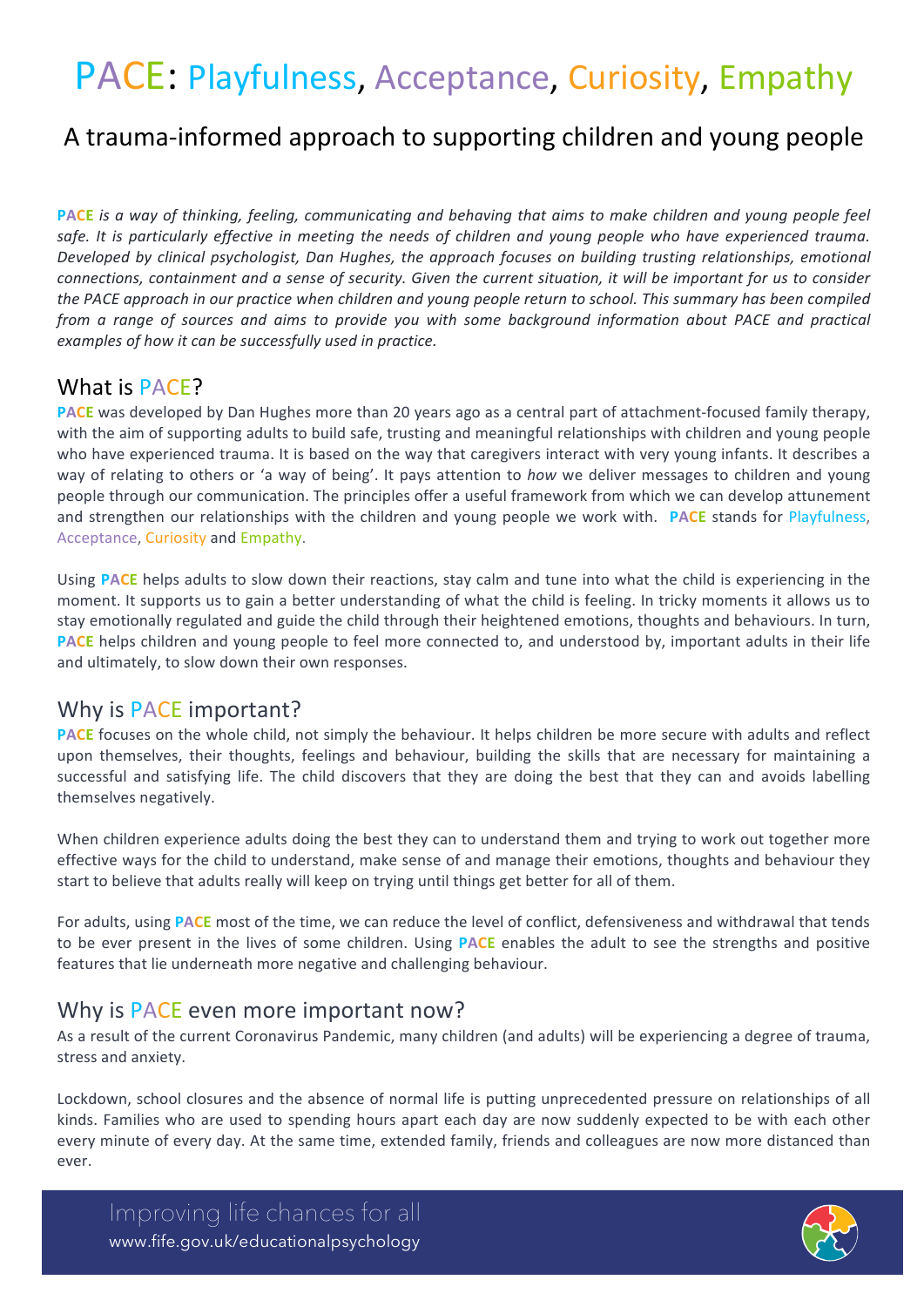In addition to this, we are all experiencing our own additional stress and worries. This might include worries about keeping ourselves and family members safe from the virus, financial stress, the trauma of losing a job or keeping a business afloat, trying to get to grips with homeschooling and meeting your kids needs and being disconnected from loved ones. Some families will also be suffering the loss of a loved one to Coronavirus.

Children are very sensitive to the reactions and moods of the adults around them. As well as experiencing their own anxieties, children will be picking up on the stresses of the adults around them too. Although our children's anxieties can seem 'small' (e.g. missing their friends, changes to routine, not getting to play football), we must be careful not to minimise or dismiss these, but acknowledge them and give the child space to express their fears and sadness.

With this in mind, it is important for us to think about how we can support children and their families on their return to school. Our pupils will need supportive, understanding and **PACE-ful adults** to help them manage and understand their experiences and support the transition back to 'normality'. It will be more important than ever for us to build meaningful connections and stronger relationships.

## **Playfulness**

This is about creating a fun, light and playful atmosphere when communicating with the child. It means using a light tone of voice, like you might do when story-telling, rather than an irritated or lecturing tone. It is about having fun and expressing a sense of joy.

Relating with a playful attitude keeps the interaction light and upbeat. It can help diffuse a difficult or tense situation. Children are less likely to respond with anger and defensiveness when the adult has a touch of playfulness in their communication. Being playful could mean having fun with shared games or a shared activity that involves you both.

Having a playful stance isn't about being funny all the time or making jokes when a child is sad. It's about helping children be more open to and experience positive connection. While such a response may not be appropriate at the time of risky or distressed behaviours, when applied to low level behaviours, playfulness can help keep it all in perspective.

#### Acceptance

This is about accepting that whatever the child (or you) are feeling right now is ok. You are accepting their thoughts, feelings and perceptions without judgement. You may not agree with their interpretation, but you accept their feelings about it. It is *their* experience and this is important. Don't minimise or invalidate it. Show them it's ok to feel the way they do – actively communicate to the child that you accept their feelings and thoughts underneath the observable behaviour.

For example, a child may tell you "I know you hate me". It is tempting to respond with "that's not true" or "don't say that" but this may leave the child feeling that you really don't understand what it's like for them. Instead, through using **PACE** we could respond with "I'm sorry you think I hate you, that must feel awful, no wonder you're angry with *me"* or "*I* didn't realise that you feel like that, I'm sorry it feels that way to you".

Acceptance does not mean you have to accept the behaviour if this is harmful to themselves or to another person. You can limit the behaviour while at the same time understanding and accepting the motives for the behaviour. Convey your acceptance through your tone of voice - try using a 'story-telling' or gentle tone, showing your interest, showing your understanding and maintaining a non-judgemental stance. Acceptance is most clearly conveyed through non-verbal communication.

## **Curiosity**

This is about approaching children with an air of curiosity. Seek to understand what it is that drives them. What is important in their life? How can you get to the core of who they are and bring out the best in them? Curiosity means you don't judge them so quickly. You can ask more questions of them, as you are curious to know more about them.

Improving life chances for all www.fife.gov.uk/educationalpsychology

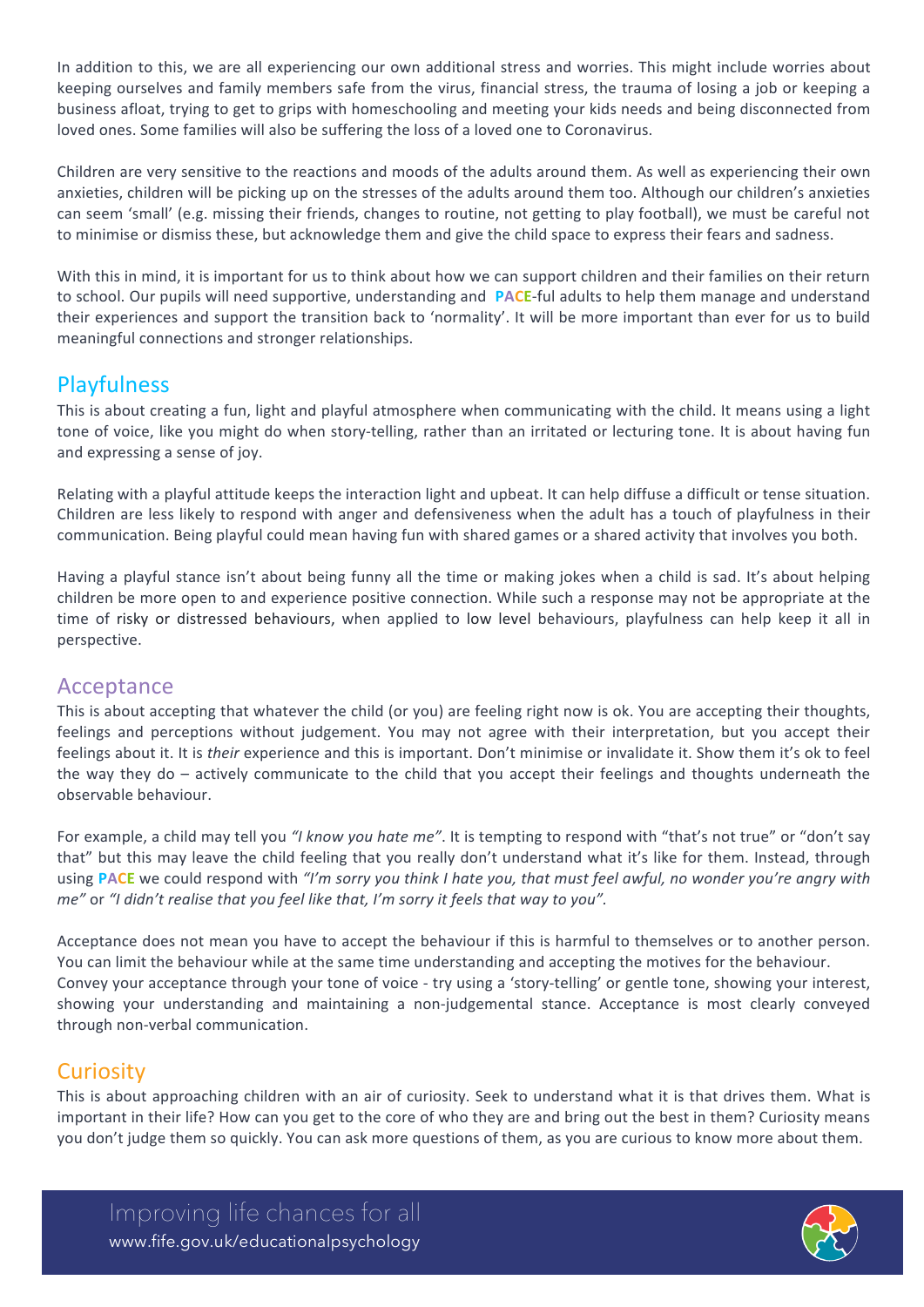Curiosity involves a quiet, accepting tone: "What do you think that was about?" or "I wonder what...?" You say this without anticipating an answer or response from a child. This is different from asking the child, "Why did you do *that?"* with the expectation of a reply. Children often know that their behavior was not appropriate. They often do not know why they did it or are reluctant to tell adults why.

If an adult can stay curious about why their child is behaving as they are, the child and adult are less likely to feel cross or frustrated. With curiosity we are trying to show we simply wish to understand why. We hope to convey that our intentions are to truly understand and help the child, not to lecture.

## Empathy

Empathy is about putting yourself in someone else's shoes and allowing yourself to feel what they must be feeling. It gives us a sense of compassion for the child and their feelings. This is essential in helping a child feel understood. When someone really understands you, it can make a big difference to how you cope. Being empathic is not about reassuring the child (which tries to make the problem go away) but about being with them in the moment, carrying and containing their big emotions. This lays the foundation for connection.

With empathy, when a child is sad or in distress we are feeling the sadness and distress with them and letting them know that. We demonstrate that we know how difficult an experience is for them. We are telling them that they will not have to deal with the distress alone. Together we will get through this. The adult will stay with the child emotionally, providing comfort and support, and will not abandon them when they need the adult the most.

## Using PACE in Practice

Alex is refusing to engage in his tasks. He is crawling under tables, scribbling all over his worksheet and poking *holes* through it. He says that there is no point in doing it because he can't do it, he hates you, the work and the school. He says he doesn't care what you say or if he gets in trouble.

Typical responses might look like:

- "Alex. Come here. Stop that now. That's no way to treat your work. You'll just have to start again and that will waste your time. If you don't get it finished before break you'll have to stay in and do it."
- "That's not true Alex. You're not rubbish. Your work is great."
- "I don't think that's a very nice way to talk about yourself, me or the school Alex"
- "I know you're feeling angry. You know what you need to do to feel better."

A PACEful response may be more appropriate and lead to better outcomes for you and the child. The examples below show how you can convey PACE in your response. Which response you use will depend on the context and the child. In many situations, you may wish you to use a combination of Playfulness, Acceptance, Curiosity and Empathy. When using **PACE** it is important to try and match the affect of the child. If they are angry, screaming and shouting, use a big voice and gesture (feel their feelings). Try to avoid using judgmental tones or statements and instead 'wonder aloud' with the child. Using a rhythmic, 'story-telling' voice will help keep your communication open and light and also allows you to diffuse some of the heightened emotion and bring the energy of the situation down.

Playful response: "Oh my goodness, look at that worksheet Alex, it looks like a little mouse has nibbled right through it. I hope he's not going to eat my secret sweetie stash too. Are you ok Alex? You look really sad and upset. Why don't you come over to the comfy corner and we'll see what we can do - we're a pretty good team when we work together.*"*

Accepting response: "Oh Alex, you're right, work can sometimes be really difficult and it's so rubbish when we feel like we can't do something. It's horrible when you feel rubbish at something. Sometimes I feel rubbish at things too and when I can't do something I get angry with everything and I just want to scream. It's a really awful feeling."

Improving life chances for all www.fife.gov.uk/educationalpsychology

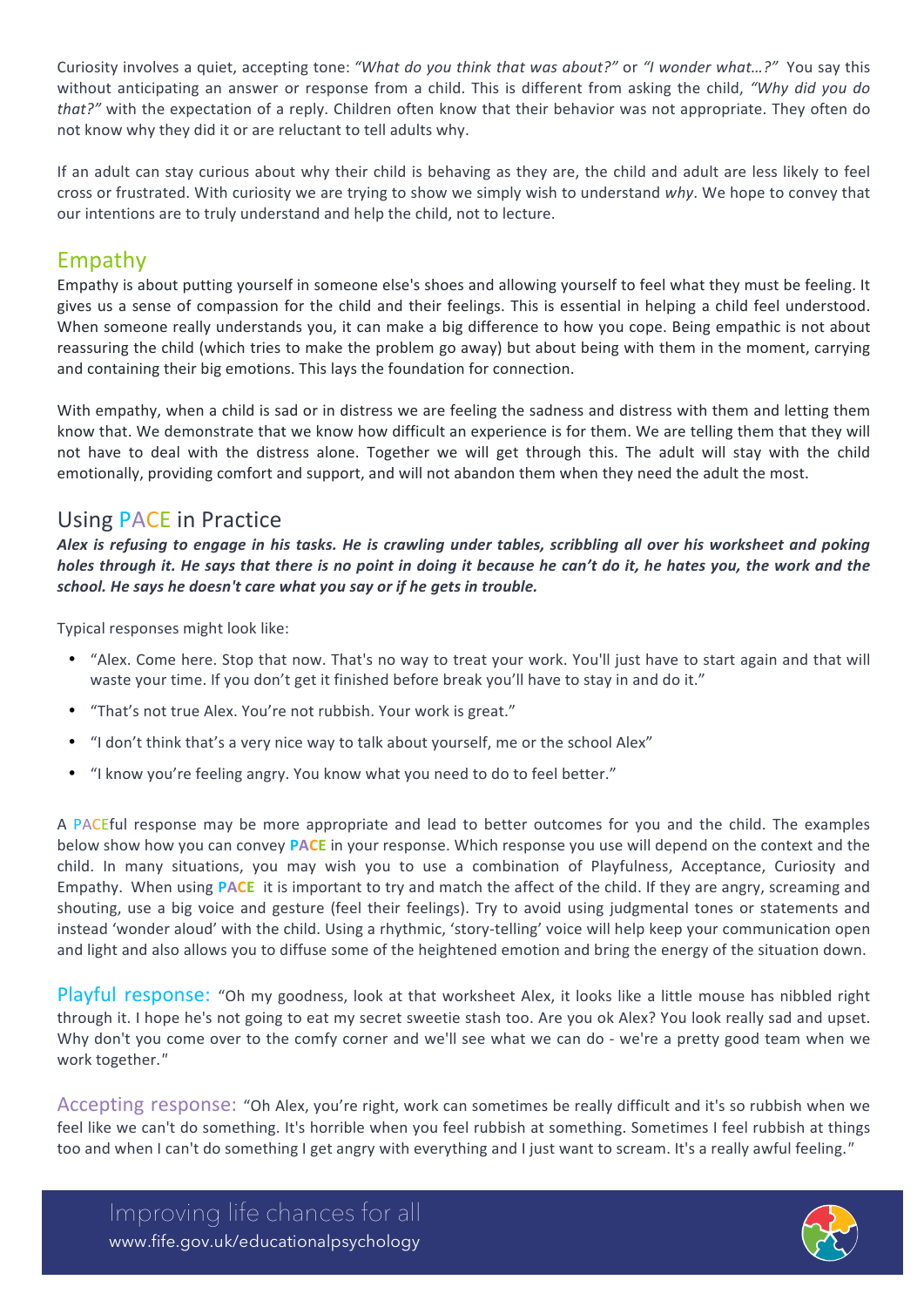Curious response: "You usually really enjoy your Maths work. I wonder what's different about today? I wonder what might be making things so tricky today? I know that your grandpa hasn't been well. Are you feeling upset or worried about other things as well as the Maths?"

Empathic response: "Oh Alex, look how really upset you are. You look really sad. Is that right? That must not feel very nice. I think we need to work together to have a think about how to make things better for you. I know things can feel really awful and tricky sometimes but if we work together we can find another way for you to let me know when you feel rubbish. What do you think?"

#### *Mr* Oliver has spent ages preparing an activity for Rachel. He has used her favourite book as a stimulus and has *printed* off pictures to help her. He puts it on the table, she takes one look at it and says "I'm not doing that, it *looks crap!"*

Typical responses:

- "Don't be so rude Rachel, I have spent ages making you that"
- "Why did you say that"
- "That's a really horrible thing to say"
- "But this is your favourite book"
- PACEful response
- "Can you try to help me understand, you usually really enjoy this kind of activity...what's different today? I'm wondering if you're finding it hard to sit down and do your work...maybe you have something on your mind...is that right? I sometimes find it difficult to switch off from things too...it can be hard to focus on anything else when you're worried or upset or unsure about something."

#### *Jenny* asks Mrs Alison if she can play on the trim-trail. Mrs Alison says she can't because it is still closed. Jenny aets very upset and angry she starts yelling "that's so unfair, I hate you, you're horrible!!!!"

Typical reponse

- "Jenny, don't be so rude. That is not a nice way to talk to me."
- "I am not horrible and you don't hate me."

#### PACEful response:

- "OH WOW YOU'RE FEELING REALLY ANGRY....you think I'm being mean by not letting you go on the trim trail when you really want to go...I'm saying no and you really want to go and that feels rubbish...it's so frustrating when someone says we can't do something that we want to do"
- "I'm really sorry you feel that I hate you Jenny, that must feel awful...no wonder you're so angry and upset if you think I hate you...I'd want to scream and shout too...but sometimes that makes things worse"
- "It's rubbish that we can't do the things we enjoy right now...I'm missing the trim trail too...I wonder if other people in the class are missing the trim trail...maybe we could all have a think about what other games we could play safely...you could help us to make a list"

As with anything, being **PACE**ful in your responses to a child takes practice. It is a different, sometimes counterintuitive way of responding to tricky situations and we won't get it right all the time. Whilst many situations will require spontaneous responses, it might be possible to think ahead and plan around particular 'pinch points'. Consider what tasks/activities might be tricky for a young person, how they are likely to react and how you can respond with **PACE**. When things don't go to plan take time to reflect on what happened, what was said and what you could do differently next time. In some situations, it might be appropriate to do this with the child present– acknowledging your mistakes together can be a powerful tool. Managing situations that require us to be PACEful can be stressful and challenging and we will need to rely on the support of our friends and colleagues at times. Think about your support network, be mindful of your own emotions and be kind to yourselves and one another.